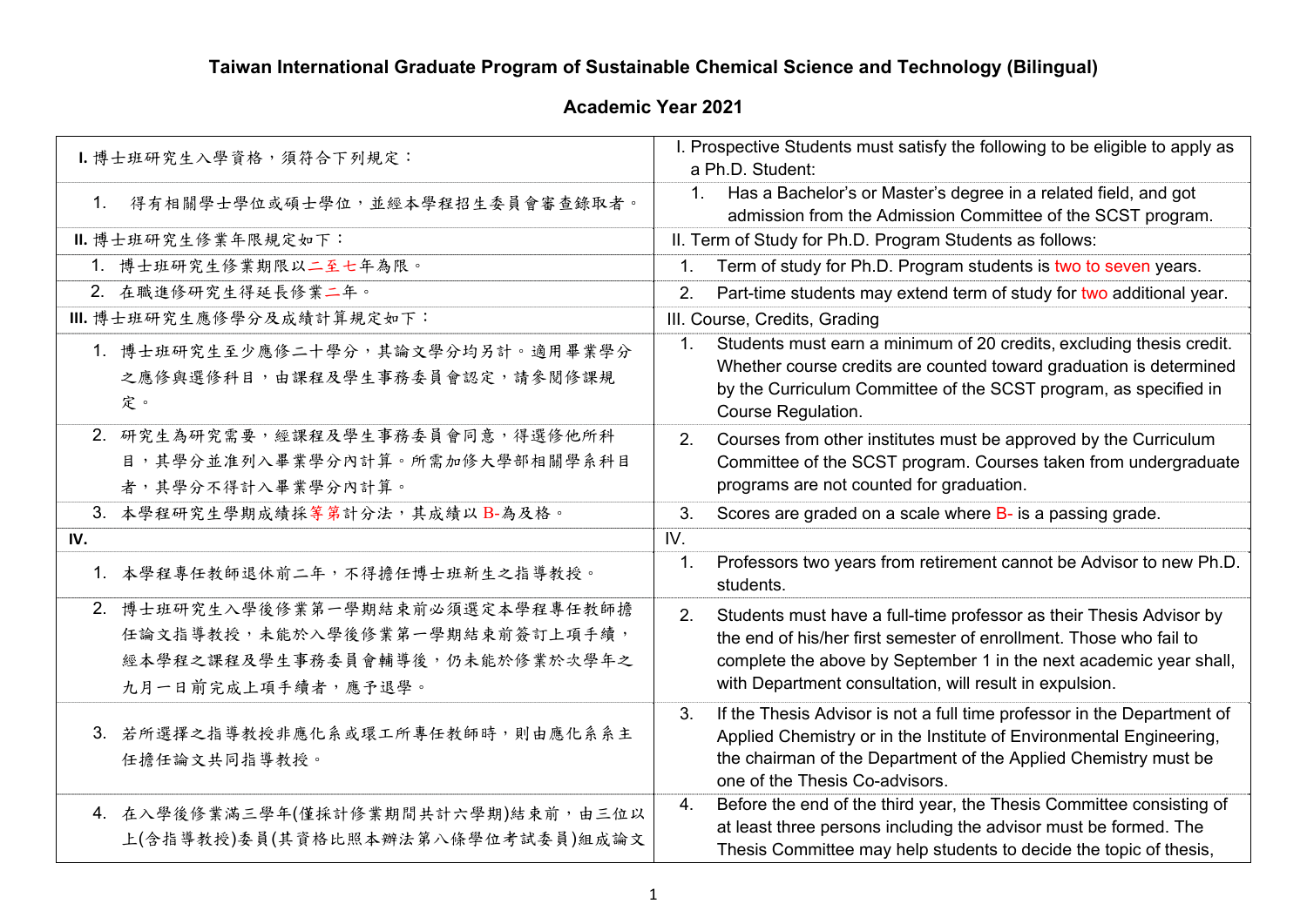| 研究指導委員會,並由論文指導教授擔任召集人。論文研究指導委員會<br>應協助學生選定論文題目,輔導課業及研究,並追蹤審查研究生修業進<br>度及成果。                                                                                                                    | discuss with their course works and researches, and evaluate their<br>results.                                                                                                                                                                                                                                                                                                                                                                                                                                                                                                                                                                                                                                                                                    |
|------------------------------------------------------------------------------------------------------------------------------------------------------------------------------------------------|-------------------------------------------------------------------------------------------------------------------------------------------------------------------------------------------------------------------------------------------------------------------------------------------------------------------------------------------------------------------------------------------------------------------------------------------------------------------------------------------------------------------------------------------------------------------------------------------------------------------------------------------------------------------------------------------------------------------------------------------------------------------|
| 5. 研究生於就讀期間,如擬終止論文指導關係或更換論文指導教授,應以<br>書面文件向本學程提出申請,並於通知原指導教授後生效,無須經原指<br>導教授同意。前項書面文件由本學程自訂,內容得規定研究生應履行之<br>各項義務等。                                                                             | 5.<br>If a graduate student intends to terminate the advisory relationship or<br>change his/her thesis advisor during his/her studies, he/she should<br>apply in writing to SCST program and such change of advisor will<br>become effective after notifying the former thesis advisor; also, the<br>consent of the former thesis advisor is not required. The<br>abovementioned documents should be decided by SCST with the<br>content prescribing the duties to be fulfilled by the graduate students.                                                                                                                                                                                                                                                         |
| 6. 指導教授欲終止指導關係,應以書面文件,向本學程提出申請,審查結<br>果由本學程通知研究生。終止指導關係後,本學程得協助研究生另覓指<br>導教授。                                                                                                                  | If a thesis advisor intends to terminate the advisory relationship,<br>6.<br>he/she should apply in writing to SCST Program. The graduate<br>student should be informed of the review results by SCST Program.<br>After the termination of the advisory relationship, SCST Program may<br>provide assistance to graduate students regarding advisor selection.                                                                                                                                                                                                                                                                                                                                                                                                    |
| 7. 研究生申請終止論文指導關係或更換指導教授時,在原指導教授提供原<br>始構想或概念及受指導下所獲得之研究成果,須經原指導教授同意,始<br>得作為學位論文。                                                                                                              | When a graduate student applies for the termination of the advisory<br>7.<br>relationship with or the replacement of a thesis advisor, the original<br>ideas, concepts, and research results obtained under the guidance of<br>the former thesis advisor can only be used for the dissertation with<br>the explicit consent of the former thesis advisor.                                                                                                                                                                                                                                                                                                                                                                                                         |
| V. 依國立陽明交通大學研究生學位授予作業規章規定, 博士班研究生在提出<br>論文以前應通過博士學位候選人資格考試。本學程博士班資格考試分為筆<br>試(或以期刊論文抵免)及口試二部份。根據「永續化學科技學程博士班資<br>格考試規定(含筆試與口試)」。博士班研究生應於入學後二年內完成資格<br>考試為原則,至多不得超過第三年。若未能於期限內通過資格考試者,應<br>令退學。 | V. In accordance to NYCU's Graduate Degree Conferring Regulations,<br>Ph.D. program students must first pass Ph.D. Candidate Qualifying<br>Exam (hence forth referred to as Qualifying Exam) before submitting<br>Thesis. Qualifying Exam consists of a written exam (can be waived with<br>published papers) and an oral exam, on the basis of "Taiwan<br>International Graduate Program of Sustainable Chemical Science and<br>Technology Ph.D. Qualifying Exam Regulations (including written and<br>oral exam)." In principle, students are required to pass the Qualified<br>Exam within two years after admission. If an extension needed, the<br>extension period is limited to one year. Missing the exam deadline will<br>lead to expulsion from school. |
| 本學程博士學位候選人,須具備下列條件:<br>(a) 完成博士學位應修課程,並獲得應修學分數。<br>(b) 通過博士學位候選人資格考試。                                                                                                                          | Ph.D. Candidates shall satisfy the following requirements:<br>(a) Complete the required Ph.D. course work and credits.<br>(b) Pass the Ph.D. Candidate Qualifying Exams.                                                                                                                                                                                                                                                                                                                                                                                                                                                                                                                                                                                          |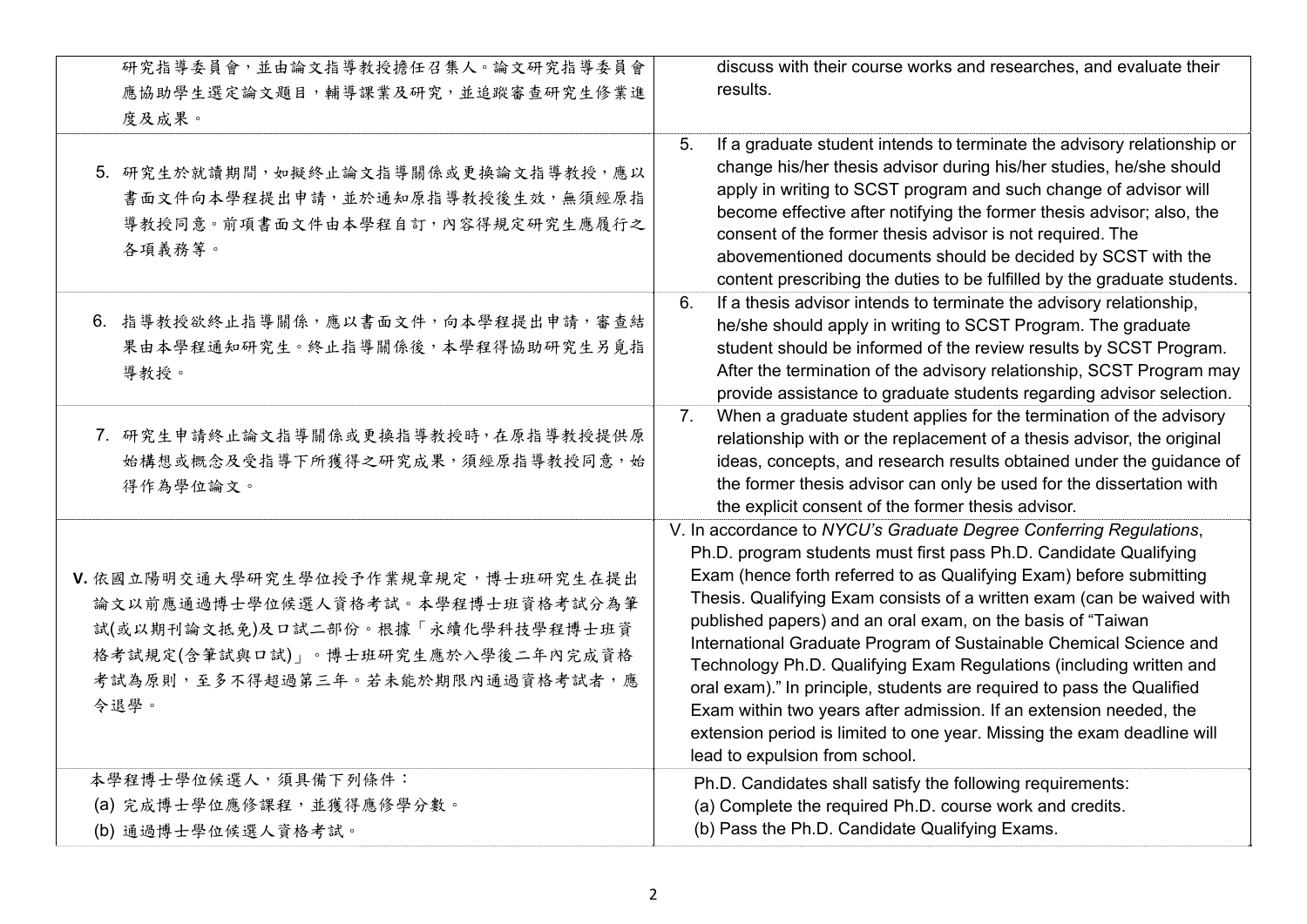| VI. 本學程之獎學金由中央研究院編列預算, 提供修業期間第一年至第三年(僅<br>採計修業期間共計六學期)學生獎學金,經本學程課程及學生事務委員會審<br>查通過後,學生獎學金金額依台灣國際研究生學程之規定。第四年起之獎<br>學金由該生之指導教授自行訂定及負擔。                                                                                                                                                                                                                                            | VI. The fellowships of this program are supported by Academia Sinica for<br>students in the first to the third years. The fellowships will be evaluated<br>and passed by the Curriculum Committee of the SCST program, and the<br>amounts of the fellowships follow the regulations of the Taiwan<br>International Graduate Program. From the fourth years, the financial<br>support will be provided by the student's thesis advisor with his/her<br>research grant. The amount of the support will be under the discretion of<br>the advisor.                                                                                                                                                                                                                                                                                                                                                                                                                                                                                                                                                          |
|----------------------------------------------------------------------------------------------------------------------------------------------------------------------------------------------------------------------------------------------------------------------------------------------------------------------------------------------------------------------------------|----------------------------------------------------------------------------------------------------------------------------------------------------------------------------------------------------------------------------------------------------------------------------------------------------------------------------------------------------------------------------------------------------------------------------------------------------------------------------------------------------------------------------------------------------------------------------------------------------------------------------------------------------------------------------------------------------------------------------------------------------------------------------------------------------------------------------------------------------------------------------------------------------------------------------------------------------------------------------------------------------------------------------------------------------------------------------------------------------------|
| VII. 博士學位候選人舉行博士學位考試之前,應至少有兩篇與其博士論文相關<br>之(SCI、EI)期刊論文發表,該二篇論文之規範與第五條第二款規定相同,<br>惟該二篇論文不得與第五條第二款用於抵免筆試之期刊論文相同。其論文<br>須經該生之指導教授認可,合乎規定的論文條件如下:<br>必須是該研究論文的第一作者,或者是通訊作者以外的第一作者。<br>1.<br>2.<br>此論文工作是在本學程博士班就讀時所完成。<br>3.<br>所提供的論文必須經所有通訊作者同意。<br>指導教授或論文共同指導教授之一必須是通訊作者。<br>4.<br>發表著作時應列名之合作單位應包含:國立陽明交通大學應用化學系<br>5.<br>或國立陽明交通大學環境工程研究所、中央研究院化學研究所及永續<br>化學科技國際研究生博士學位學程等單位。 | VII. Before the oral defense, the Ph.D. Candidate must have two published<br>papers in SCI or EI journals. The rules for the papers are the same as<br>Rule V. However, the papers already used for waiving the written exam<br>are not counted. The 2 papers must be approved by the Advisor. The<br>requirements of the papers are as follows:<br>Student must be the first author; or except the corresponding<br>$1_{\cdot}$<br>author, student must be the first author.<br>2.<br>Project must be done during the PhD study.<br>3.<br>Must be agreed by all corresponding authors.<br>Either the advisor or co-advisor must be the corresponding author.<br>$\overline{4}$ .<br>In the published papers, the following institutions should be<br>5.<br>included: the Department of Applied Chemistry at National Yang<br>Ming Chiao Tung University or Institute of Environmental<br>Engineering at National Yang Ming Chiao Tung University, the<br>Institute of Chemistry at Academia Sinica, and the Taiwan<br>International Graduate Program of Sustainable Chemical Science<br>and Technology. |
| VIII. 博士班研究生之博士學位考試委員會置委員五至九人, 由學程就校內外學<br>者專家中對該博士學位候選人之研究領域有專門研究,並具備下列資格之<br>一者,向校長推薦,由校長遴聘組成之,校內外委員均各須佔三分之一<br>(含)以上。<br>1. 現任或曾任教授、副教授。<br>2. 中央研究院院士、現任或曾任中央研究院研究員、副研究員。<br>3. 獲有博士學位,在學術上著有成就者。符合下列條款者,得擔任學<br>位考試委員:                                                                                                                                                      | VIII. The Examination Committee of each PhD candidate must consist of five<br>to nine members recommended to the president by the teaching institute<br>from among the scholars and experts inside and outside of NYCU<br>specializing in the area of research or study of the applicant. These<br>members must fulfill at least one of the following requirements. The<br>organization of the committee shall be subject to the president's<br>decision. The number of members from inside and outside of NYCU<br>must be no less than a third of the total number of members.<br>1. Is or was a professor or associate professor.                                                                                                                                                                                                                                                                                                                                                                                                                                                                      |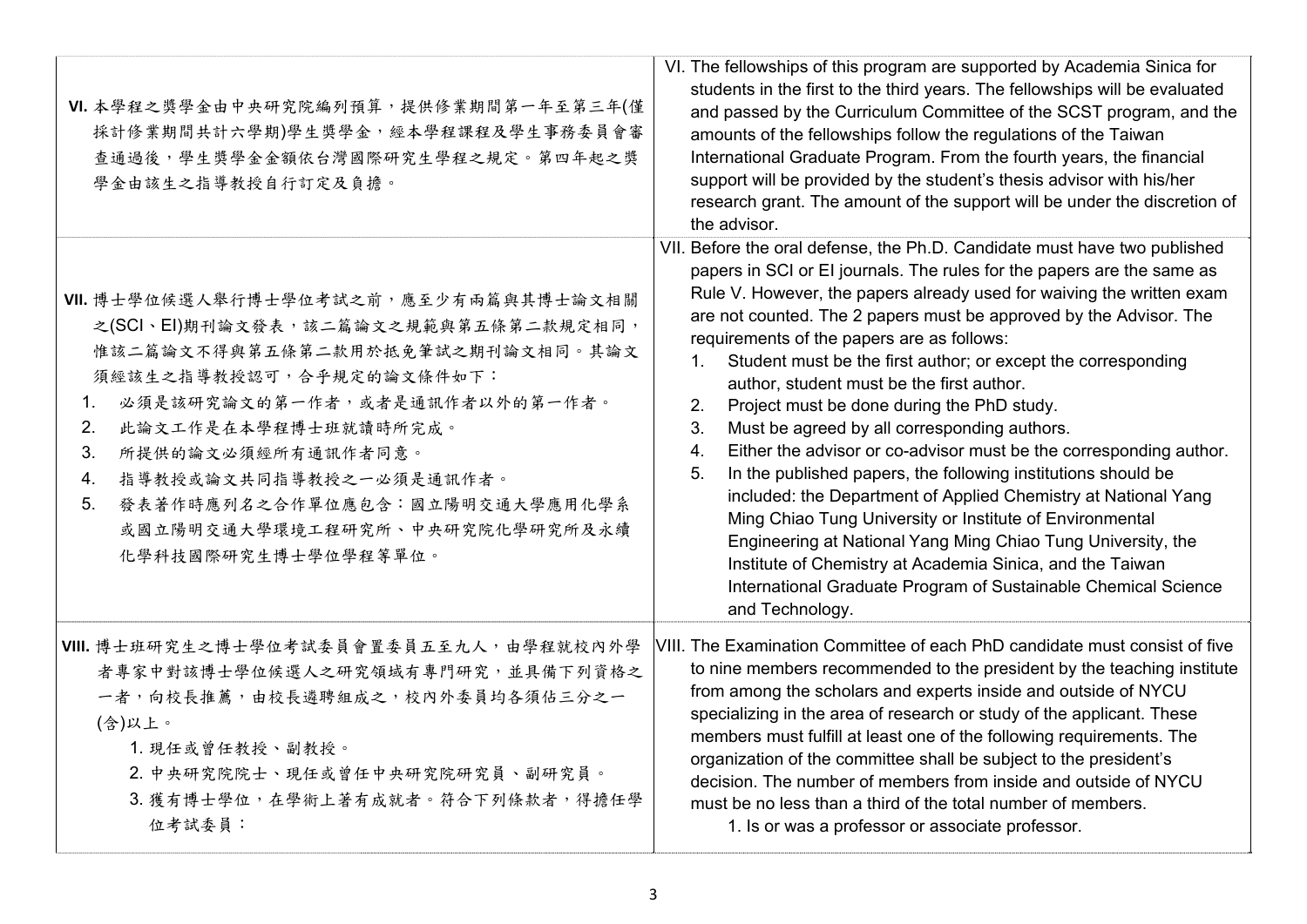| (1) 擔任國家級研究單位(如:中央研究院、國家衛生研究院、同步<br>輻射中心、國家奈米元件實驗室、高速電腦中心等)助研究員<br>(含)以上。<br>(2) 特殊成就經提報課程及學生事務委員會審議通過者。<br>4. 屬於稀少性或特殊性學科,且在學術或專業上著有成就者。符合下<br>列條款者,得擔任學位考試委員:<br>服務於研究單位、政府機關、企業界,獲有博士學位,且具有工作<br>經驗至少3年(含)以上,並經課程及學生事務委員會審議通過者。<br>前項第三款、第四款資格之認定基準,由本學程課程及學生事務委員會訂<br>定之。<br>博士班研究生之配偶或三等親內之血親、姻親,不得擔任其博士班學位考<br>試委員。 | 2. Is an Academician, or is or was a research fellow or associate<br>research fellow of Academia Sinica.<br>3. Holds a doctoral degree, and has outstanding academic<br>achievements. Satisfies one of the following conditions:<br>(1) Holds/has held the position of assistant researcher or higher<br>at a national level research institution (such as: Academia<br>Sinica, National Health Research Institutes, National<br>Synchrotron Radiation Research Center, National Nano<br>Device Laboratories, National Center for High-Performance<br>Computing and others).<br>(2) Persons with exceptional achievement(s) who have been<br>approved and recognized by Academic and Student Affairs<br>Committee.<br>4. Has been researching in a rare, or special field, and has<br>outstanding academic or professional achievements. Satisifies<br>one of the following conditions:<br>Employed at a research institute, governmental office, or<br>business; possesses a Ph.D. degree; has had at least 3 years of<br>working experience; approved and recognized by the Academic<br>and Student Affairs Committee.<br>The determination criteria of the qualifications in subsections (3) and (4)<br>of the foregoing paragraph shall be prescribed by each degree-offering<br>institute or program.<br>No committee member can be the spouse, blood relative or in-law within<br>three degrees of consanguinity of the PhD candidate. |
|---------------------------------------------------------------------------------------------------------------------------------------------------------------------------------------------------------------------------------------------------------------------------------------------------------------------------|----------------------------------------------------------------------------------------------------------------------------------------------------------------------------------------------------------------------------------------------------------------------------------------------------------------------------------------------------------------------------------------------------------------------------------------------------------------------------------------------------------------------------------------------------------------------------------------------------------------------------------------------------------------------------------------------------------------------------------------------------------------------------------------------------------------------------------------------------------------------------------------------------------------------------------------------------------------------------------------------------------------------------------------------------------------------------------------------------------------------------------------------------------------------------------------------------------------------------------------------------------------------------------------------------------------------------------------------------------------------------------------------------------------------------------------------|
|                                                                                                                                                                                                                                                                                                                           |                                                                                                                                                                                                                                                                                                                                                                                                                                                                                                                                                                                                                                                                                                                                                                                                                                                                                                                                                                                                                                                                                                                                                                                                                                                                                                                                                                                                                                              |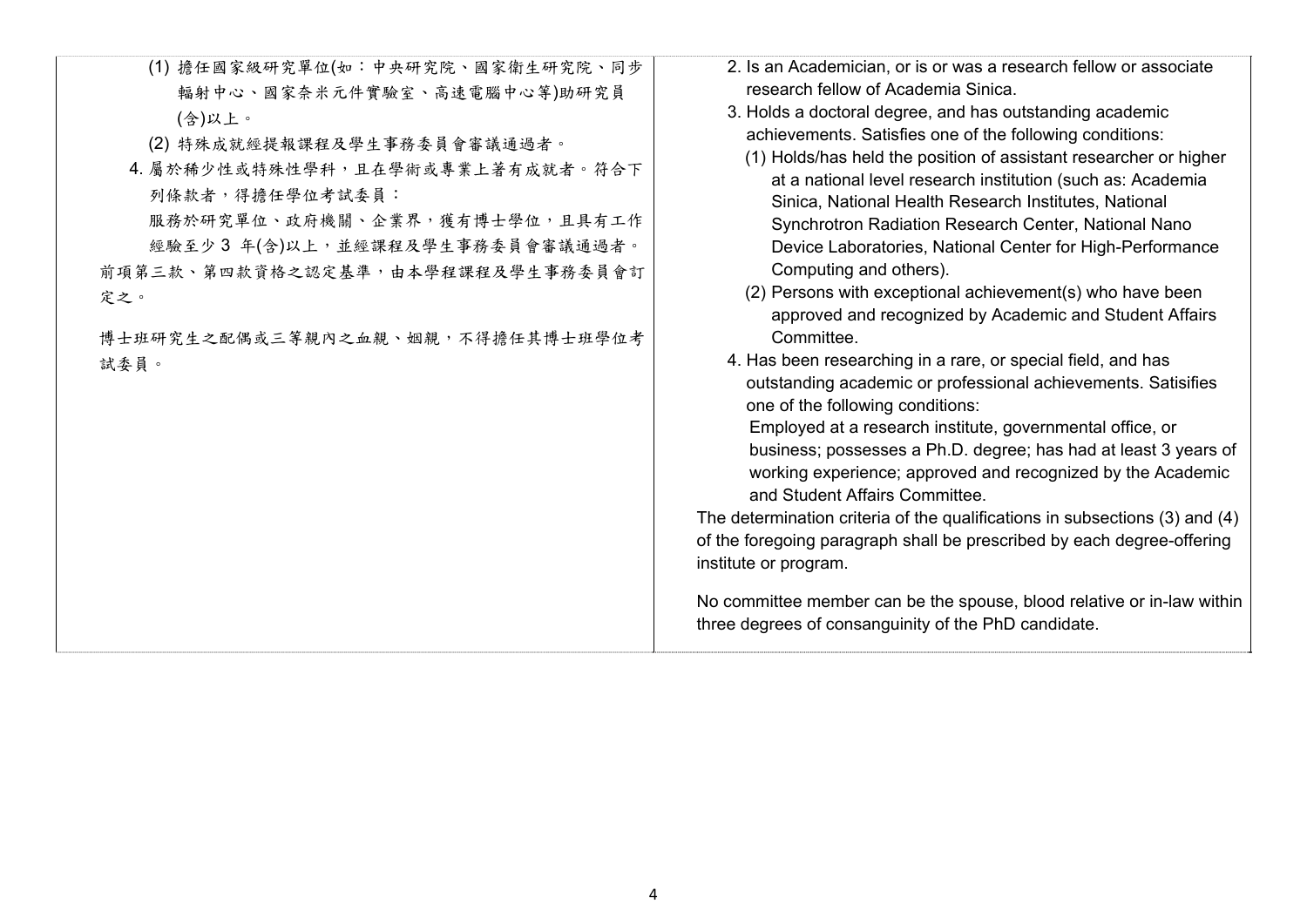|                                        | IX. Ph.D. Candidate Defense shall be conducted in the form of an Oral                                                                            |
|----------------------------------------|--------------------------------------------------------------------------------------------------------------------------------------------------|
|                                        | Defense; an additional written examination, experiment, or video                                                                                 |
|                                        | conference may be held if necessary. The Defense shall be conducted                                                                              |
| IX. 博士學位候選人之學位考試, 以口試行之, 必要時亦得舉行筆試、實驗考 | according to the following rules:                                                                                                                |
| 試或以視訊方式進行,並應依下列規定辦理:                   | 1. Oral defense should be applied at least a month prior to the scheduled                                                                        |
| 1. 研究生申請學位考試至遲須於考試日前一個月提出申請。           | date $\circ$                                                                                                                                     |
| 2. 論文考試舉行前,應完成論文原創性比對報告並供考試委員參考;於      | 2. The Ph.D. candidate shall first complete the "thesis originality check"<br>and submit the result to the members of the oral defense committee |
| 論文考試結束後由指導教授於學位考試成績資料表簽核確認。            | before the defense date. The advisor needs to sign on the "Thesis                                                                                |
| 3. 口試以公開舉行為原則,須於事前經本學程課程委員會至少三位(1/2    | Defense Grading Sheet" so as to confirm the thesis originality.                                                                                  |
| 含)委員簽名同意,始得安排口試時間,並須公佈口試時間、地點及論        | 3. Oral Defense shall be opened to the public; signed consent by at                                                                              |
| 文題目。                                   | least half of Curriculum Committee of SCST program Members is                                                                                    |
| 4. 學位考試委員應親自出席委員會,不得委託他人為代表,博士學位考      | required before scheduling the Oral Defense. Date, time, location,                                                                               |
| 試委員會至少應有委員五人出席,始得舉行。                   | and thesis topic shall be announced in advance.<br>4. Oral Defense Committee members shall attend the Defense in                                 |
| 5. 學位考試委員會,由交通大學校長指定委員一人為召集人,但指導教      | person. Substitutes or by proxy are not permitted. At least five                                                                                 |
| 授不得兼任召集人。                              | members must be present to commence.                                                                                                             |
|                                        | 5. One member shall be appointed as the committee chair by the                                                                                   |
| 6. 學位考試成績,以B-(百分制七十分)為及格,A+(百分制一百分)為滿  | University President. Student's Advisor cannot be the committee                                                                                  |
| 分,並以出席委員評定分數平均決定之,但博士學位考試有三分之一         | chair.                                                                                                                                           |
| 以上出席委員評定不及格者,學位考試成績以不及格論,不予平均。         | 6. The passing grade and full marks of the oral defense are B (70) and                                                                           |
| 學位考試不及格者,在修業年限未屆滿前,得於次學期或次學年申請         | A <sup>+</sup> (100), respectively. Evaluation must be conducted according to the                                                                |
| 重考,重考以一次為限,仍不及格者,應予退學。                 | average of scores given by the members attending the oral defense.                                                                               |
| 7. 論文有造假、變造、抄襲、由他人代寫或其他舞弊情事,經學位考試      | A doctoral candidate is deemed failed and no average score                                                                                       |
| 委員會審查確定者,以不及格論。                        | calculated when the scores given by a third or more members                                                                                      |
| 8. 學位考試通過後,學生應於考試當學期繳交「學位考試成績資料表」      | attending the oral defense are below the passing grade. Students,                                                                                |
| 至註冊組,第一學期需於1月31日前繳交;第二學期需於7月31日        | who falied the defense and still have the spare study period, can re-                                                                            |
| 前繳交。學位論文紙本之繳交期限為舉行學位考試日的次學期開學前         | apply for the oral defense once again in the next semester or                                                                                    |
| 最後一個工作日,逾期未繳交論文紙本且未達修業年限者,次學期仍         | academic year. The second failure of oral defense will result in                                                                                 |
| 應註冊。修業年限屆滿者,未於年限屆滿當學期繳交學位考試成績資         | expulsion.<br>7. An applicant will be deemed failed if the degree examination                                                                    |
| 料表或未於次學期開學前最後一個工作日前繳交紙本論文,應予退          | committee has found any fraud, alternation, plagiarism, ghostwriting,                                                                            |
| 學。                                     | or other dishonest conducts regarding the applicant's thesis.                                                                                    |
|                                        | 8. Students who pass the oral defense should submit the "Thesis"                                                                                 |
|                                        | Defense Grading Sheet" in the same semester to the Registrar                                                                                     |
|                                        |                                                                                                                                                  |

Office: prior to Jan. 31st and July 31st in fall and spring semester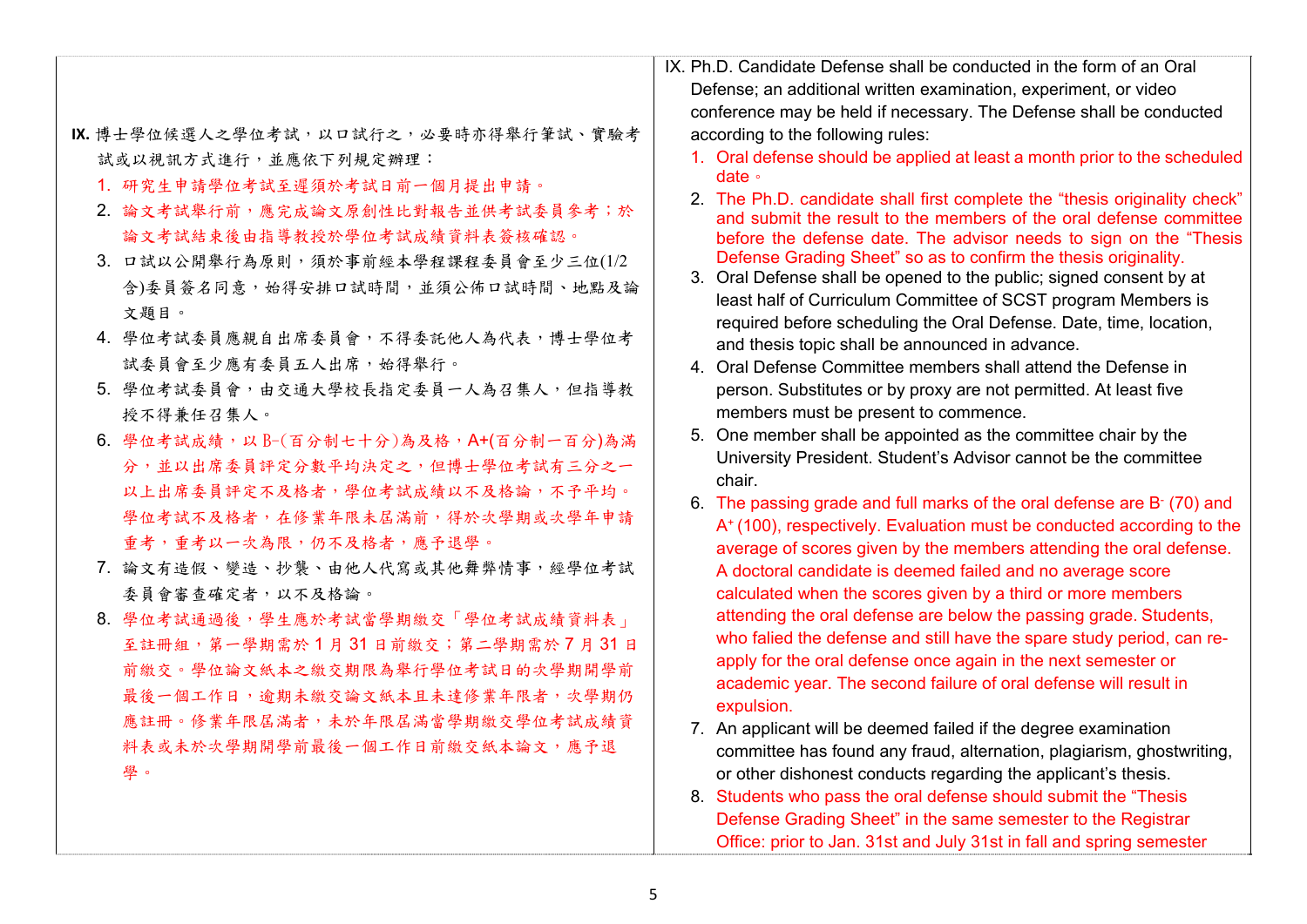|                                                                                                                                                                                                                                    | respectively. Deadline of hard copies of thesis submission would be<br>the last working day prior to the beginning of school at the immediate<br>next semester. Students would need to register for the next<br>semsester if the submission deadline of hard copies of thesis is<br>missed but the study period is under warranty. The expulsion will<br>occur for students at the maximum period of study if they are unable<br>to submit both "Thesis Denfense Grading Sheet", and hard copies of<br>thesis before the specified dates aforementioned.                                                                                                                                                                                                                                                                                                                                                                                                                                   |
|------------------------------------------------------------------------------------------------------------------------------------------------------------------------------------------------------------------------------------|--------------------------------------------------------------------------------------------------------------------------------------------------------------------------------------------------------------------------------------------------------------------------------------------------------------------------------------------------------------------------------------------------------------------------------------------------------------------------------------------------------------------------------------------------------------------------------------------------------------------------------------------------------------------------------------------------------------------------------------------------------------------------------------------------------------------------------------------------------------------------------------------------------------------------------------------------------------------------------------------|
| X. 博士學位論文(含摘要)以中文或英文撰寫為原則,並須符合本校學位論文<br>格式規範。學位考試通過後一個月內應將論文摘要及全文電子檔上網建檔<br>(依照本校圖書館學位論文摘要及全文電子檔建檔規範辦理),並繳交論文<br>二冊(一冊本校圖書館陳列,一冊由國家圖書館收藏,各教學單位之收藏<br>冊數自訂之。學位論文之保存或提供依本校學位授予法第十六條辦理。但<br>涉及機密、專利事項或依法不得提供者,則依本校學位論文延後公開相關<br>規定處理。 | X. Dissertations (and their abstracts) must be written in Chinese or English<br>and comply with the "NYCU Thesis and Dissertation Formats". A student<br>is required to post an electronic version of the abstract and<br>thesis/dissertation on the university website within one month from<br>passing the oral defense. (See "NYCU Library Abstract, Thesis and<br>Dissertation Electronic Specification" for details.) A student must also<br>submit two copies of her/his dissertation (one displayed in NYCU Library<br>and one submitted to National Central Library). Each teaching institute<br>shall determine the number of copies required. The storage or provision<br>of theses and dissertations shall be subject to Article 16 of NYCU<br>Degree Conferment Law. Notwithstanding, any content related to<br>confidential or patent matters or the provision is prohibited by the law,<br>shall be subject to the "NYCU Regulations for Embargo of<br>Thesis/Dissertation." |